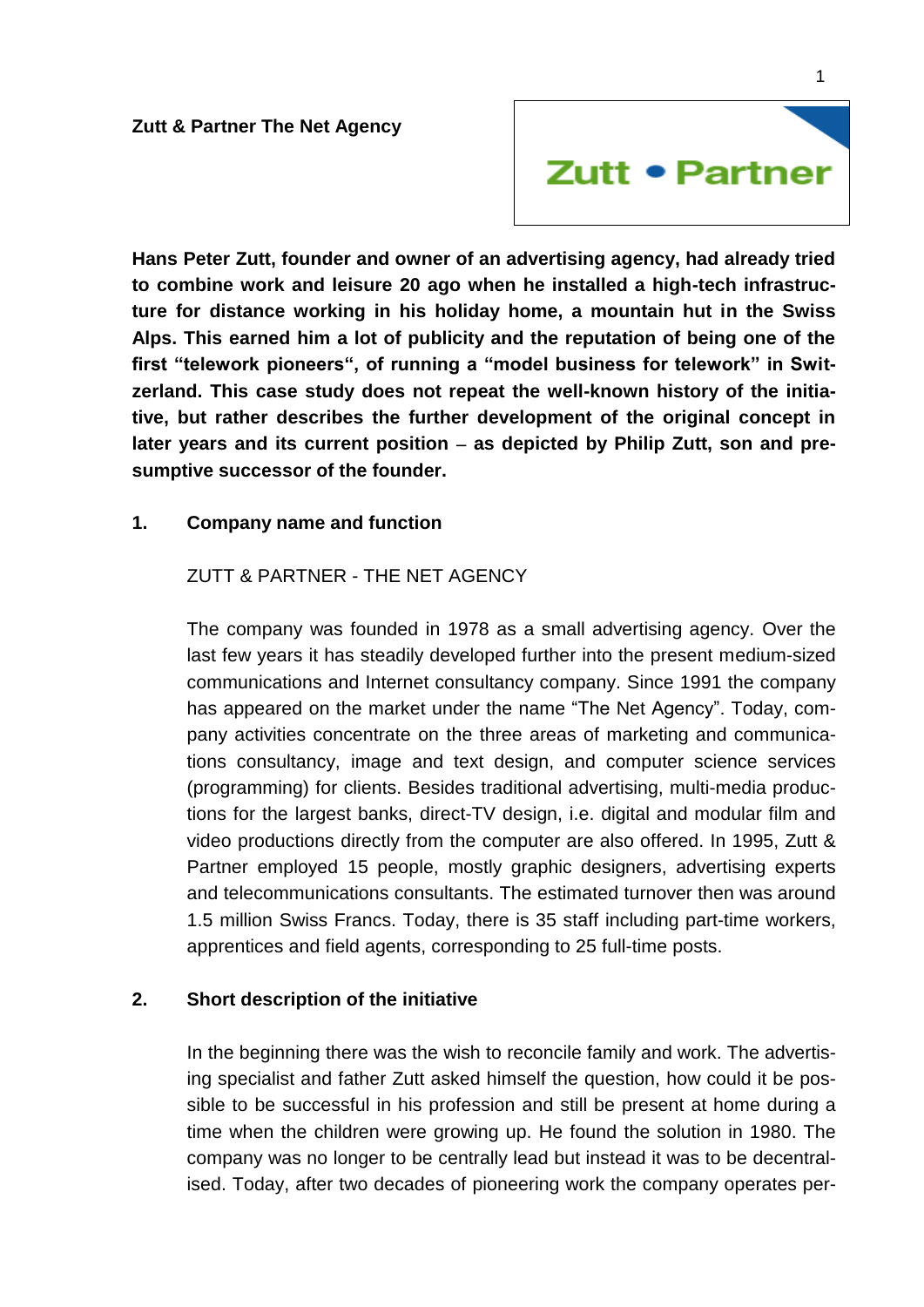fectly with the help of computers, mailboxes, and hands-free equipment. These replace a large part of face-to-face communication. Meetings are only held if personal, physical presence is absolutely necessary. The few meetings now are prepared more intensively and better than previously.

Zutt & Partner's telework model is set up according to the cell principle. The mother cell, the management site, was divided into locally separate daughter cells for design, conception, production, consultancy, public relations, computer science, F & E, finances, personnel etc. Although these take on specialised tasks, they can exercise business functions completely autonomously. The cells, which are spread over North East Switzerland, are connected with each other via the most modern telecommunications media, digital rental lines, central Email and Voicemail systems, intranet and LAN, fax machines, and Dictaphones linked to the telephone.

It is company policy to always buy the newest, best and fastest equipment, with the specification that they are network compatible. This innovation enthusiasm also carries over to employees and has a strong influence on the company culture; it is also used as a selection criterion when recruiting employees.

Today, telework is practised by slightly more than half (15 to 20) of the 35 employees, in line with the various requirements and demands of the individual projects, alternating and part-time (between 10% and 80%) as well as in exceptional cases full-time at home. Although there is the opportunity to telework, there is no obligation to do so. Thus, around 15 people make no use of telework, although they could do so. However, all are included in a system of tele-co-operation. Tele-co-operation is absolutely vital for the company; it could not operate without it.

## 3. **Innovative aspects of the project**

The company was one of the firsts in its sector to have a system of decentralised, interlinked telework places, which now also have Internet access. Innovations in computer technology were and are constantly acquired and implemented or, if necessary, developed by the employees themselves, to perfect the operation of telework. In the course of time the intention of creating multifunctional workplaces could be realised: accordingly, more and more responsibility and authority was delegated to the cells. The hierarchy was adapted to the ideal of the individual workplace and levelled out. The positive experience caused the company to progressively expand the telework model over time.